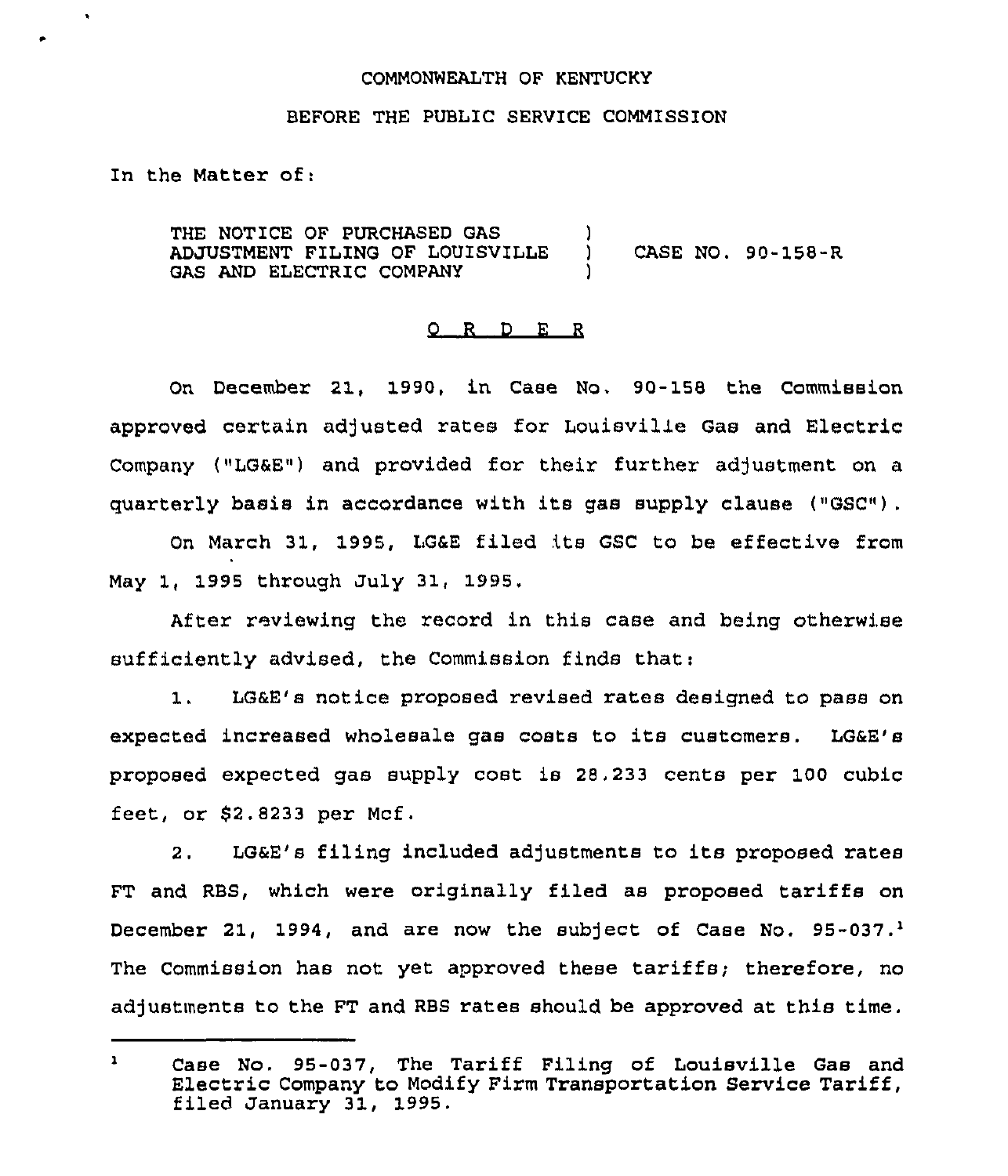3. LG&E had no current quarter supplier refunds and proposed no current refund factor. The total refund factor for sales customers of 13.41 cents per Mcf reflects adjustments from previous quarters.

4. LG&E's notice set out a current quarter actual adjustment of (4.72) cents per Mcf to return over-recovered gas cost from November and December 1994 and January 1995. The proposed total actual adjustment of (7.45) cents per Mcf reflects the current over-recovery as well as under- and over-collections from three previous quarters.

5. LG&E's notice set out a balance adjustment of 3.32 cents per Mcf to collect remaining under-collections from previous actual and balance adjustments.

6. These adjustments produce a gas supply cost component of 26.479 cents per 100 cubic feet or \$2.6479 per Mcf, 17.83 cents per Mcf more than the prior rate.

7. The rate adjustment in the Appendix to this Order is fair, just, and reasonable, in the public interest, and should be effective with gas supplied on and after May 1, 1995.

IT IS THEREFORE ORDERED that:

1. The rate in the Appendix to this Order is fair, just, and reasonable and is effective for gas supplied on and after May 1, 1995,

2. Adjustments to rate FT and RES are hereby denied pending the Commission's final decision regarding these tariff filings.

 $-2-$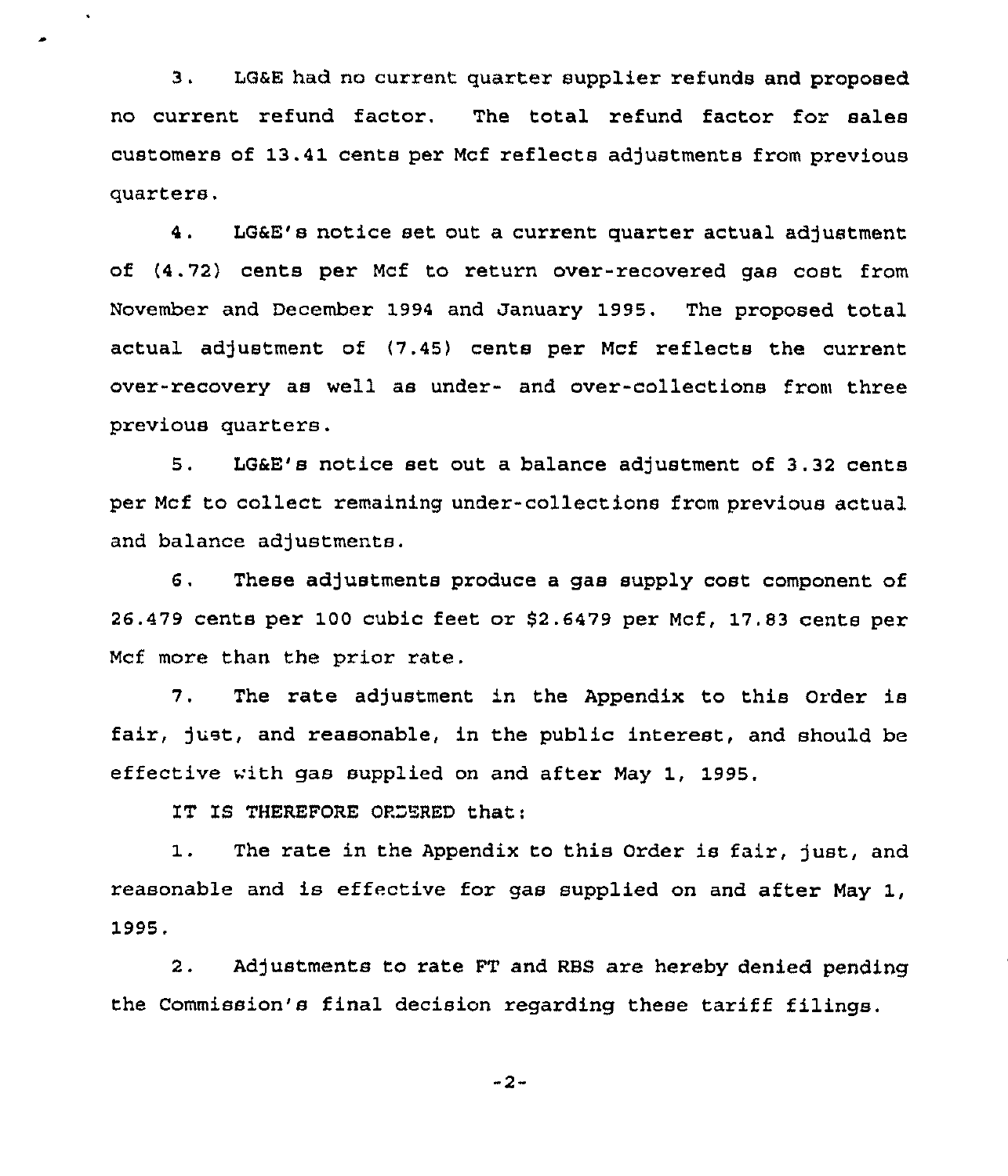3. Within 30 days from the date of this Order, LG&E shall file with this Commission, its revised tariffs setting out the rate authorized in this Order.

Done at Frankfort, Kentucky, this 1st day of Hay, 1995.

PUBLIC SERVICE COMMISSiON

Chairman v. Chairman

Commi/ssi

ATTEST:

:00.  $\frac{1}{\sqrt{2}}$ 

Executive Directo: